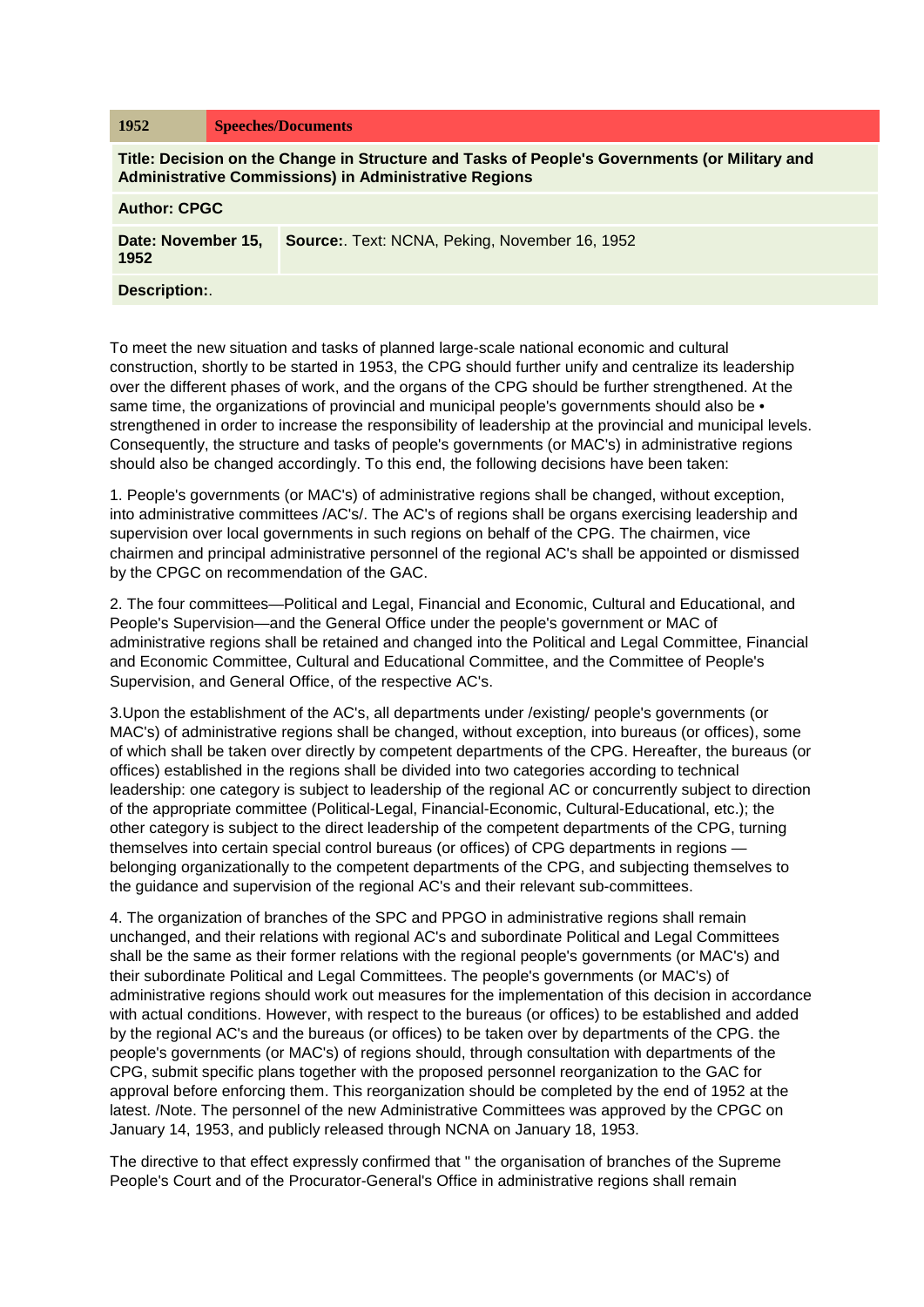unchanged, and their relations with the administrative committees of regions and their subordinate political and legal committees shall be the same as their former relations with the people's governments of administrative regions (MAC) and their subordinate political and legal committees."

Note. On the eve of the First 5-Year Plan and the call for the First ACPC, the CPGC decreed a sweeping series of changes in the structure and functions of the "administrative regions" jurisdictions created in 1949 for greater integration and control of the provinces. Under the regulations of 1949, each of the six administrative regions—the Northeast, Northwest, North China, East China, Central-South China and the Southwest— was to have its own "people's government" or substitute "military and administrative commission" (MAC) exercising certain autonomous functions and responsibilities, as well as representing the authority of the CPG. The CPGC decision of November 15, 1952, substantially revises the concepts of 1949: (1) the concept of "people's government" at the administrative region level is abandoned (including the Northeast, the only region in which a "people's government1' actually operated), and consequently the administrative region is bypassed as an electoral Jurisdiction having some measure of autonomy; (2) "Administrative committees," replacing people's governments or MAC's, are now responsible solely to the CPG, by which they are appointed, for CPG work undertaken at the regional level and for coordinating the work of the provinces beneath them; (3) the important "departments" of the existing administrative regions are reduced to the status of bureaus or offices, and may be absorbed (as mere regional branch offices) into existing ministries or other organs of the CPG, thus accentuating the trend toward a higher degree of effective centralized control; and (4) government at the administrative region level is rendered more uniform by precluding alternative form3 of organization.

CPGC, Decision on Readjustment of Provincial Areas, November 15, 1952.

Text: NCNA, Peking, Nov. 16, 1952. To readjust provincial areas so as to facilitate administration, the following decisions have been taken:

1. To abolish Pingyuan Province.... /This province was created by the new regime in August, 1949, from parts of Hopei, Honan and Shantung provinces. Now, 29 of its hsien, formerly part of Shantung, are restored to Shantung; 22 hsien, formerly part of Honan, are restored to Honan; and 5 hsien, formerly part of Hopei, are given to Honan..

2. To abolish Chahar Province.... 13 hsien, once part of Shansi Province, are restored (along with Tatung municipality) to Shansi; 18 hsien are handed over to Hopei Province

3. To form the Kiangsu provincial people's government and, upon its establishment, to abolish the North Kiangsu people's administrative bureau and the South Kiangsu people's administrative bureau. Former Kiangsu areas now under Shantung and Anhwei are to be restored to Kiangsu Province. The capital of the Kiangsu provincial people's government will be located in Nanking,...

4. Minor adjustments of hsien are effected between Hopei and Shantung provinces.

Note. Before they came into power, the Chinese Communists preached the virtues of regional and provincial autonomy as a defense against KMT centralized action, but since 1949 they have adhered to a most rigorous policy of centralization. The provinces and local government units of China have no rights to autonomous or identifiable personality (as have the states of the United States), but--as the following indicates— are treated solely as administrative areas serving the convenience of central authority.

Resolution of the Central People's Government Council regarding the creation of new organs for the Central People's Government. Passed Nov. 15, 1952; promulgated Nov.16, 1952.

Decision of the Central People's Government Council regarding a modification of the organization and functions of the people's governments (or military and administrative councils) of the greater administrative areas. Passed Nov. 15, 1952; promulgated Nov. 16, 1952.